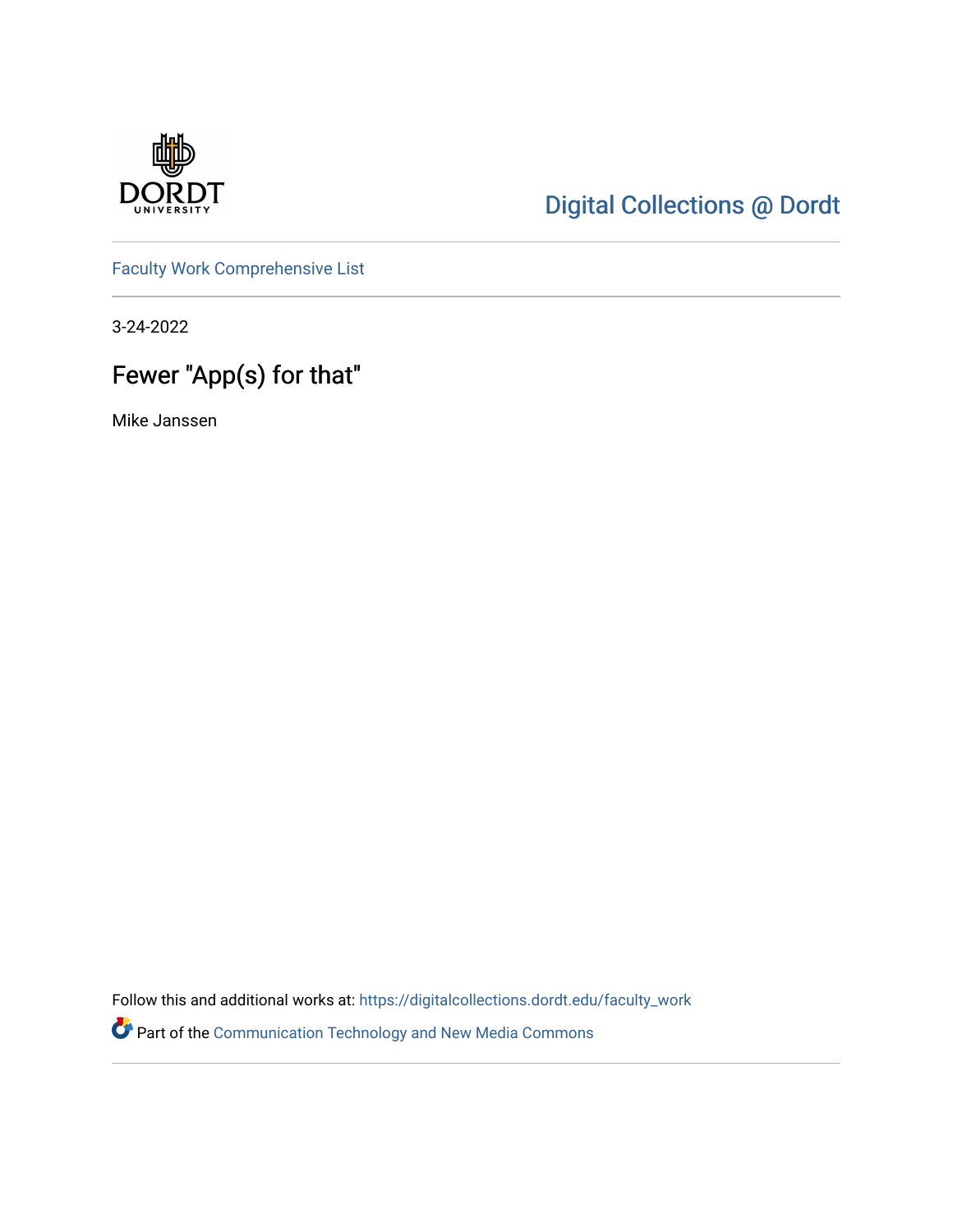## Fewer "App(s) for that"

#### Abstract

"When I'm more intentional about prioritizing my presence with others, I make more deliberate decisions that narrow my tech use."

Posting about competing demands for our attention and time from In All Things - an online journal for critical reflection on faith, culture, art, and every ordinary-yet-graced square inch of God's creation.

<https://inallthings.org/fewer-apps-for-that/>

#### Keywords

In All Things, mobile apps, work, intention

#### **Disciplines**

Communication Technology and New Media

#### **Comments**

[In All Things](http://inallthings.org/) is a publication of the [Andreas Center for Reformed Scholarship and Service](http://www.dordt.edu/services_support/andreas_center/) at Dordt [University](http://www.dordt.edu/).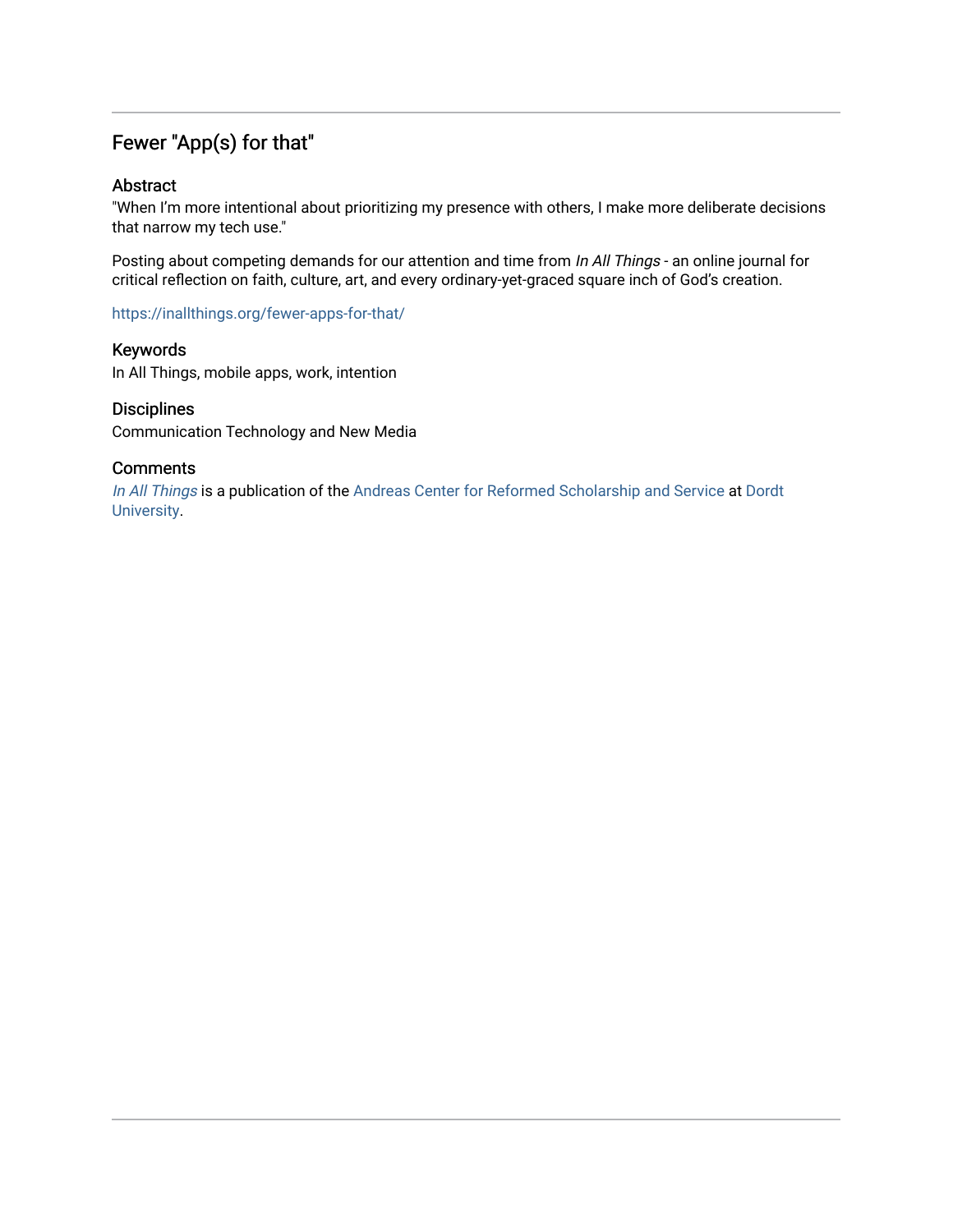# **Fewer "App(s) for that"**

#### **[Mike Janssen](https://inallthings.org/author/mike-janssen/)**

#### **March 24, 2022**

*This article is part of our ongoing series: Living with Intentionality. Our lives are a series of decisions of how best to love others, care for our creation, seek good, prevent harm, and glorify God. We will highlight these articles where fellow believers make very intentional choices that can expand our imagination for what the Christian life—and the life of the mind can accomplish.* 

I've always been interested in computers. I came of age as the internet was gaining ubiquity; I remember excitedly registering for my first Hotmail address shortly after we got dial-up in the late 1990s, and accidentally deleting everything on my family's single computer while trying to install an open-source operating system I'd downloaded (which, unsurprisingly, took *hours* over said dial-up connection). Any time I'd hear of some new software or technological tool that might help me organize something, or more efficiently do my work, I'd spend entirely too long trying to get it set up *just right*. But over time, I came to realize that the digital tools I adopted to do my work and connect with others were shaping *me* as much as I was using *them*.

A few years ago, I read Cal Newport's book *Digital Minimalism* and reviewed it for *in All things*. Newport, a professor of computer science and bestselling author, was far from the first to identify the ways in which personal technology had overtaken our lives, but he offered a helpful process he called a "digital declutter" for identifying the precise ways in my own life that personal technology had taken root, as well as encouragement to reset my relationship with my devices, social media, etc. He advocates removing *all optional* personal technology from your life for a period of 30 days, then slowly and intentionally reintroducing only those technologies which offer significant benefit, and happily miss out on everything else.

### **Initial Success**

I was able to carry out Newport's digital declutter with some success. I haven't had an account on Facebook or Instagram for several years at this point, and I don't miss them at all, despite the occasional inconvenience or missed social event. During the 30-day period of the initial declutter, I cut out podcasts, which I'd enjoyed listening to for 15 years, and found myself with more time and space to think, reflect, and pray.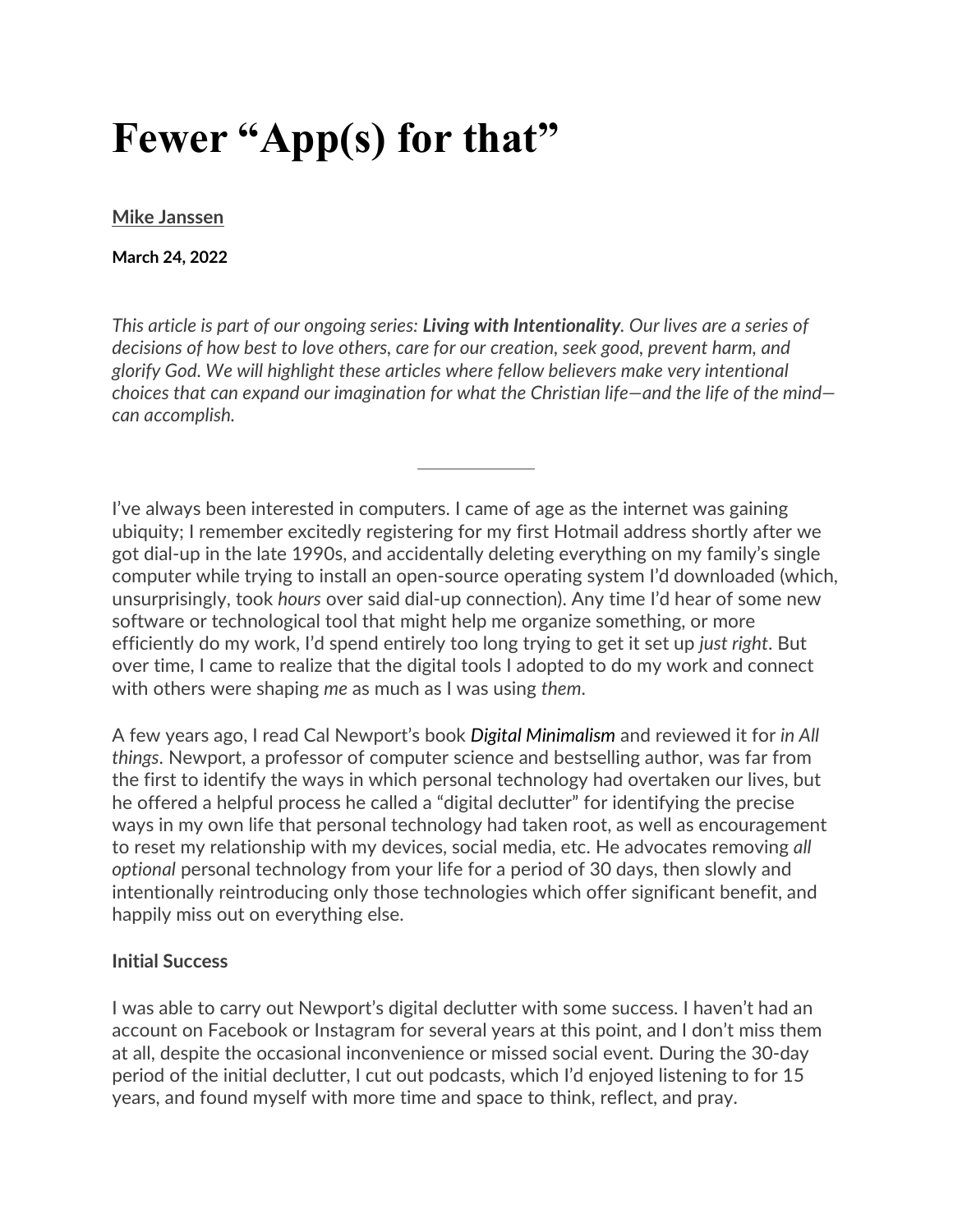This didn't mean a complete abandonment of technology. A few months after the declutter, I bought a (smart) GPS watch, took up distance running, and tracked my progress toward my first half marathon using a couple of carefully chosen applications.

I didn't delete my Twitter account, but rarely checked it and was able to keep my smartphone screentime well below the national average of 3.5 hours a day. This all changed in early February of 2020, while trying to figure out who won the Iowa caucuses. This opened a door to reenter social media following the story over the course of several days, though once the caucus drama died down, I was able to disengage.

Until March 11, 2020.

On that night, Rudy Gobert and Tom Hanks tested positive for Covid-19, everything shut down, and the world changed. We stayed home, sanitized our groceries, and, in the ensuing confusion, sought answers. It was incredible and surreal to watch everything play out online in real-time (and on Twitter in particular). As the days turned to weeks, months, and now years, I allowed more digital noise back into my life, particularly via social media and podcasts. While I was grateful for the way in which digital technology enabled me to maintain relationships with friends and family during that period, I also felt an unmistakable increase in anxiety that has been repeatedly identified because of increased time online. As the world has opened back up, the time seemed right to reevaluate my relationship to digital technology.

## **A Renewed Intentionality**

To live an intentional life is to recognize that there are many competing demands for our finite time and attention. Engagement with digital technologies only amplifies and multiplies these demands. This milieu, combined with our own sinful nature, means that in the moment, we often will make choices that do not reflect what we really value. Thus, we need to think carefully *ahead of time* about what we want our lives to look like and incorporate processes and systems that enable us to make it as easy as possible to make the best choices.

As I considered what I want an intentional relationship with personal technology to look like for me, I identified one major feature: engaged, quality time with my children. I don't want my young children (ages 2 and 5) to remember this time in our lives as one in which their dad was constantly looking at a glowing rectangle, or listening to podcasts, and not being engaged with them. Working backward from there, I identified a few news websites and online communities, particularly tied to my hobbies, to block myself from accessing from my phone. There's nothing inherently wrong with these sites, but making them inaccessible from my phone reduces the temptation to pick my phone up when bored.